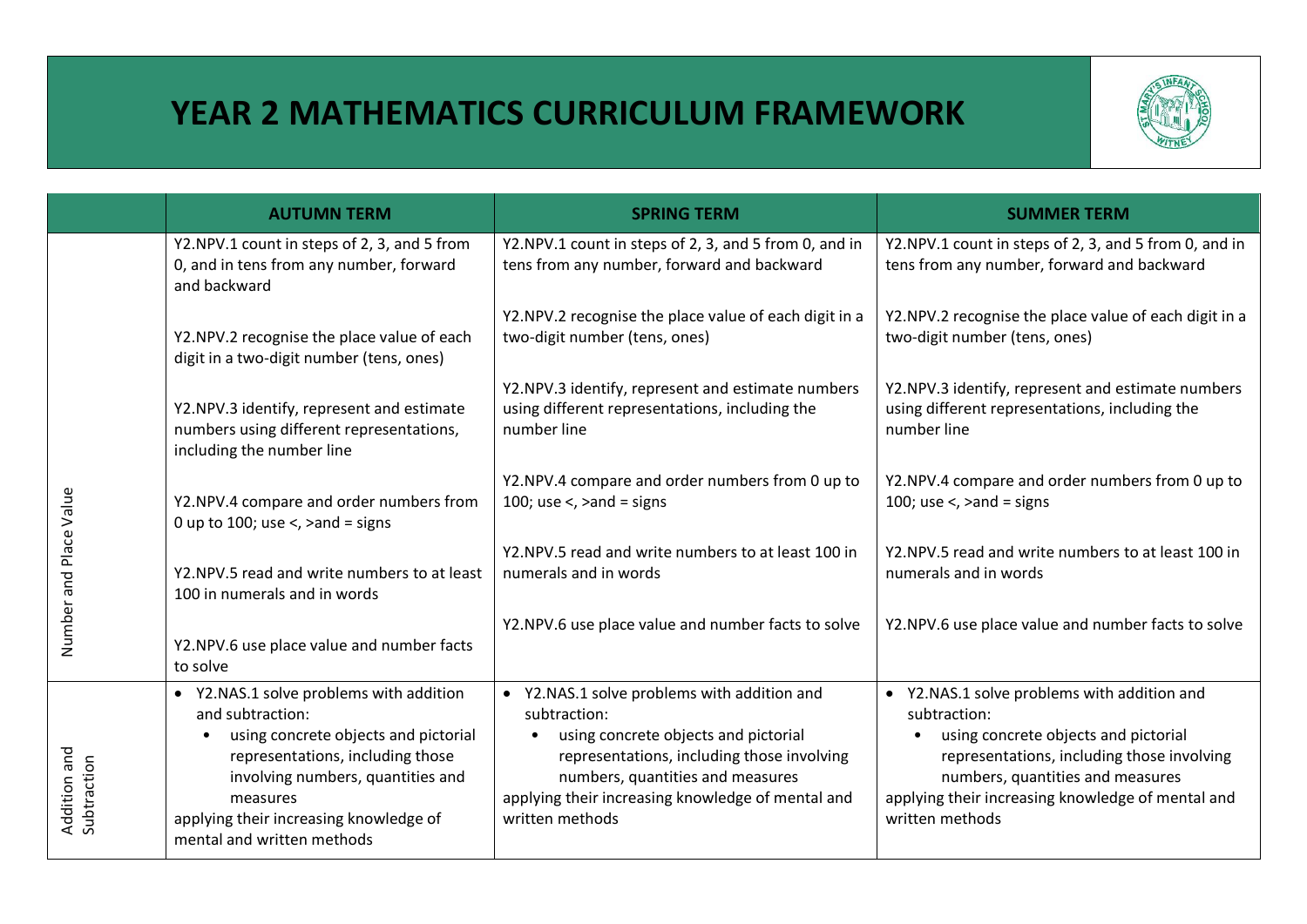| Y2.NAS.2 recall and use addition and<br>subtraction facts to 20 fluently, and derive<br>and use related facts up to 100                                                                                                                      | Y2.NAS.2 recall and use addition and subtraction<br>facts to 20 fluently, and derive and use related facts<br>up to 100                                                                                                                                     | Y2.NAS.2 recall and use addition and subtraction<br>facts to 20 fluently, and derive and use related facts<br>up to 100                                                                                                                                                             |
|----------------------------------------------------------------------------------------------------------------------------------------------------------------------------------------------------------------------------------------------|-------------------------------------------------------------------------------------------------------------------------------------------------------------------------------------------------------------------------------------------------------------|-------------------------------------------------------------------------------------------------------------------------------------------------------------------------------------------------------------------------------------------------------------------------------------|
| Y2.NAS.3 add and subtract numbers<br>using concrete objects, pictorial<br>representations, and mentally, including:<br>a two-digit number and ones<br>a two-digit number and tens<br>two two-digit numbers<br>adding three one-digit numbers | • Y2.NAS.3 add and subtract numbers using<br>concrete objects, pictorial representations, and<br>mentally, including:<br>a two-digit number and ones<br>a two-digit number and tens<br>two two-digit numbers<br>$\bullet$<br>adding three one-digit numbers | Y2.NAS.3 add and subtract numbers using<br>$\bullet$<br>concrete objects, pictorial representations, and<br>mentally, including:<br>a two-digit number and ones<br>$\bullet$<br>a two-digit number and tens<br>two two-digit numbers<br>$\bullet$<br>adding three one-digit numbers |
| Y2.NAS.4 show that addition of two<br>$\bullet$<br>numbers can be done in any order<br>(commutative) and subtraction of one<br>number from another cannot                                                                                    | • Y2.NAS.4 show that addition of two numbers can<br>be done in any order (commutative) and<br>subtraction of one number from another cannot                                                                                                                 | Y2.NAS.4 show that addition of two numbers can<br>be done in any order (commutative) and<br>subtraction of one number from another cannot                                                                                                                                           |
| Y2.NAS.5 recognise and use the inverse<br>relationship between addition and<br>subtraction and use this to check<br>calculations and solve missing number<br>problems.                                                                       | Y2.NAS.5 recognise and use the inverse relationship<br>between addition and subtraction and use this to<br>check calculations and solve missing number<br>problems.                                                                                         | Y2.NAS.5 recognise and use the inverse relationship<br>between addition and subtraction and use this to<br>check calculations and solve missing number<br>problems.                                                                                                                 |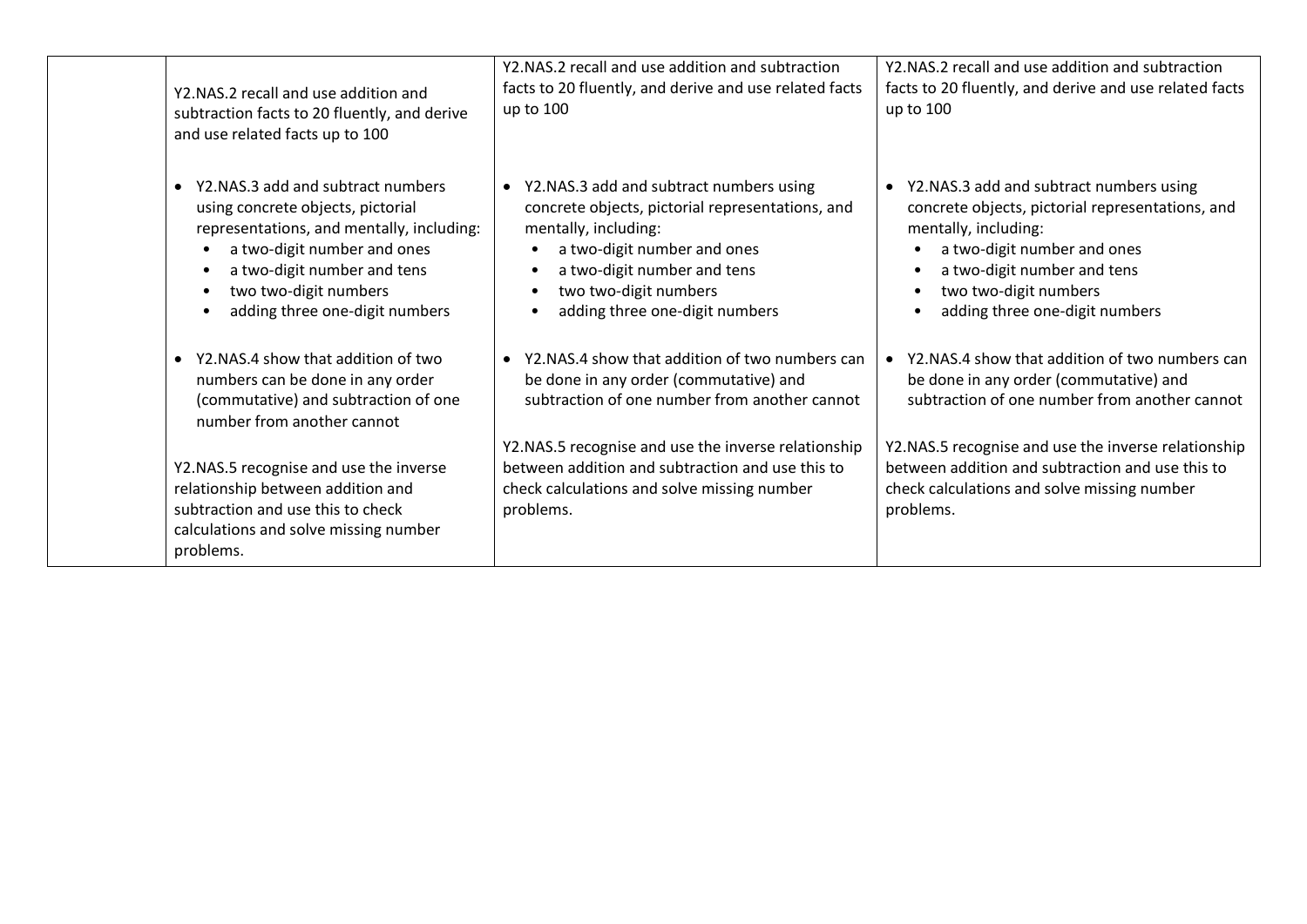| Multiplication and division | Y2.NMD.1 recall and use multiplication and<br>division facts for the 2, 5 and 10<br>multiplication tables, including recognising<br>odd and even numbers                                                                               | Y2.NMD.1 recall and use multiplication and division<br>facts for the 2, 5 and 10 multiplication tables,<br>including recognising odd and even numbers                                                      | Y2.NMD.1 recall and use multiplication and division<br>facts for the 2, 5 and 10 multiplication tables,<br>including recognising odd and even numbers                                                      |
|-----------------------------|----------------------------------------------------------------------------------------------------------------------------------------------------------------------------------------------------------------------------------------|------------------------------------------------------------------------------------------------------------------------------------------------------------------------------------------------------------|------------------------------------------------------------------------------------------------------------------------------------------------------------------------------------------------------------|
|                             | Y2.NMD.2 calculate mathematical<br>statements for multiplication and division<br>within the multiplication tables and write<br>them using the multiplication $(x)$ , division $(\div)$                                                 | Y2.NMD.2 calculate mathematical statements for<br>multiplication and division within the multiplication<br>tables and write them using the multiplication (x),<br>division $(\div)$ and equals $(=)$ signs | Y2.NMD.2 calculate mathematical statements for<br>multiplication and division within the multiplication<br>tables and write them using the multiplication (x),<br>division $(\div)$ and equals $(=)$ signs |
|                             | and equals $(=)$ signs<br>Y2.NMD.4 solve problems involving<br>multiplication and division, using materials,<br>arrays, repeated addition, mental methods,<br>and multiplication and division facts,<br>including problems in contexts | Y2.NMD.3 show that multiplication of two numbers<br>can be done in any order (commutative) and<br>division of one number by another cannot                                                                 | Y2.NMD.3 show that multiplication of two numbers<br>can be done in any order (commutative) and<br>division of one number by another cannot                                                                 |
|                             |                                                                                                                                                                                                                                        | Y2.NMD.4 solve problems involving multiplication<br>and division, using materials, arrays, repeated<br>addition, mental methods, and multiplication and<br>division facts, including problems in contexts  | Y2.NMD.4 solve problems involving multiplication<br>and division, using materials, arrays, repeated<br>addition, mental methods, and multiplication and<br>division facts, including problems in contexts  |
|                             |                                                                                                                                                                                                                                        | Y2.NF.1 recognise, find, name and write fractions 1/3,<br>1/4, 2/4 and 3/4 of a length, shape, set of objects or<br>quantity                                                                               | Y2.NF.1 recognise, find, name and write fractions 1/3,<br>1/4, 2/4 and 3/4 of a length, shape, set of objects or<br>quantity                                                                               |
| Fractions                   |                                                                                                                                                                                                                                        | Y2.NF.2 write simple fractions for example, $\frac{1}{2}$ of 6 =<br>3 and recognise the equivalence of $2/4$ and $\frac{1}{2}$                                                                             | Y2.NF.2 write simple fractions for example, $\frac{1}{2}$ of 6 =<br>3 and recognise the equivalence of $2/4$ and $\frac{1}{2}$                                                                             |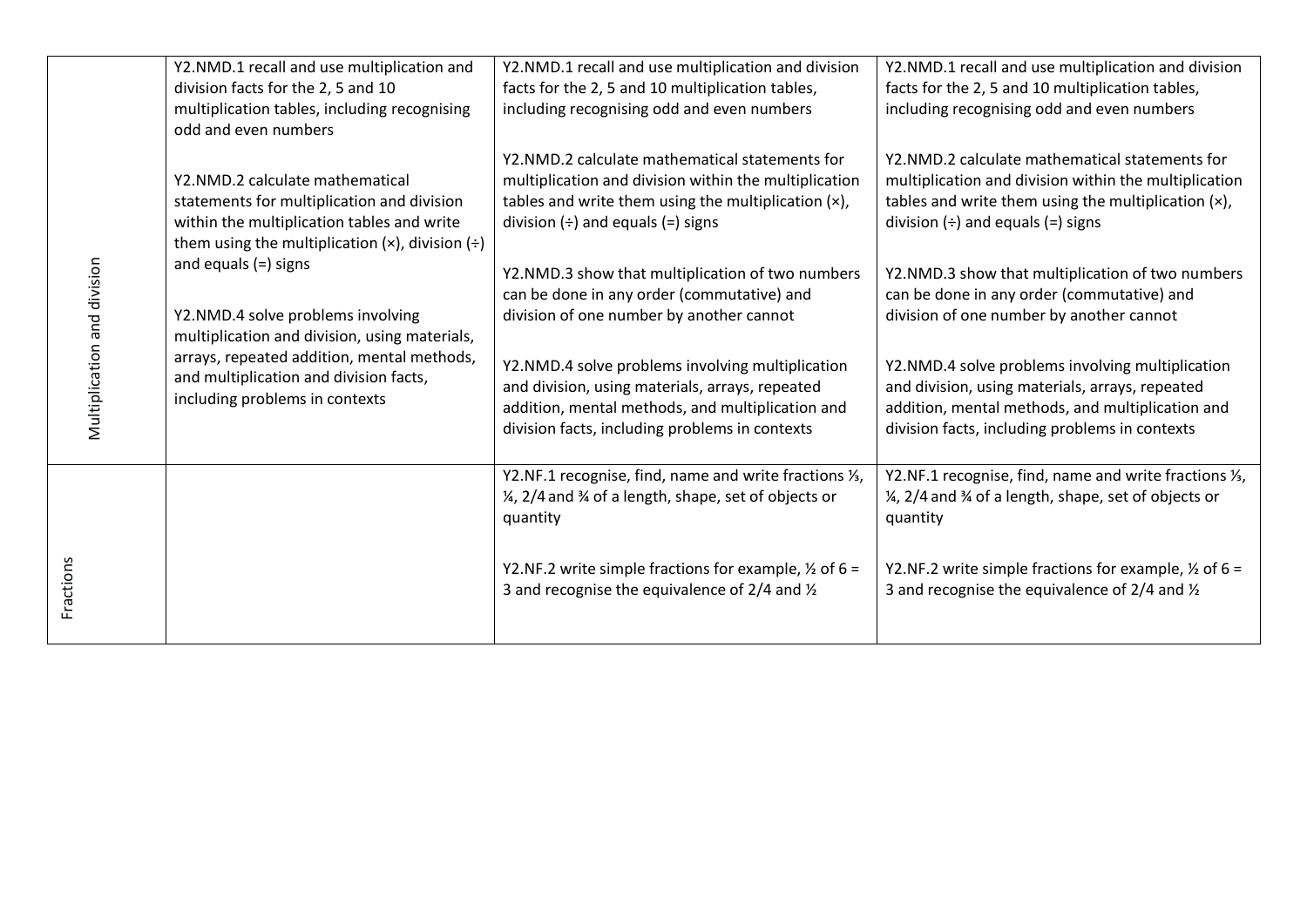| Y2.M.1 choose and use appropriate                                                                               | Y2.M.3 recognise and use symbols for pounds (£)                                                           | Y2.M.1 choose and use appropriate standard units                                                                |
|-----------------------------------------------------------------------------------------------------------------|-----------------------------------------------------------------------------------------------------------|-----------------------------------------------------------------------------------------------------------------|
| standard units to estimate and measure                                                                          | and pence (p); combine amounts to make a                                                                  | to estimate and measure length/height in any                                                                    |
| length/height in any direction (m/cm); mass                                                                     | particular value                                                                                          | direction (m/cm); mass (kg/g); temperature (°C);                                                                |
| (kg/g); temperature (°C); capacity (litres/ml)                                                                  |                                                                                                           | capacity (litres/ml) to the nearest appropriate unit,                                                           |
| to the nearest appropriate unit, using rulers,<br>scales, thermometers and measuring vessels                    | Y2.M.5 solve simple problems in a practical context<br>involving addition and subtraction of money of the | using rulers, scales, thermometers and measuring<br>vessels                                                     |
|                                                                                                                 | same unit, including giving change                                                                        |                                                                                                                 |
| Y2.M.2 compare and order lengths, mass,                                                                         |                                                                                                           | Y2.M.2 compare and order lengths, mass,                                                                         |
| volume/capacity and record the results<br>using $>$ , $<$ and $=$                                               | Y2.M.6 compare and sequence intervals of time                                                             | volume/capacity and record the results using >,<br>$<$ and $=$                                                  |
|                                                                                                                 | Y2.M.7 tell and write the time to five minutes,                                                           |                                                                                                                 |
| Y2.M.3 recognise and use symbols for<br>pounds (£) and pence (p); combine amounts<br>to make a particular value | including quarter past/to the hour and draw the<br>hands on a clock face to show these times              | Y2.M.3 recognise and use symbols for pounds (£)<br>and pence (p); combine amounts to make a<br>particular value |
| Y2.M.4 find different combinations of coins                                                                     | Y2.M.8 know the number of minutes in an hour and<br>the number of hours in a day                          | Y2.M.4 find different combinations of coins that                                                                |
| that equal the same amounts of money                                                                            |                                                                                                           | equal the same amounts of money                                                                                 |
| Y2.M.7 tell and write the time to five                                                                          |                                                                                                           | Y2.M.6 compare and sequence intervals of time                                                                   |
| minutes, including quarter past/to the hour                                                                     |                                                                                                           |                                                                                                                 |
| and draw the hands on a clock face to show                                                                      |                                                                                                           | Y2.M.7 tell and write the time to five minutes,                                                                 |
| these times                                                                                                     |                                                                                                           | including quarter past/to the hour and draw the                                                                 |
|                                                                                                                 |                                                                                                           | hands on a clock face to show these times                                                                       |
|                                                                                                                 |                                                                                                           |                                                                                                                 |
|                                                                                                                 |                                                                                                           | Y2.M.8 know the number of minutes in an hour and                                                                |
|                                                                                                                 |                                                                                                           | the number of hours in a day                                                                                    |
|                                                                                                                 |                                                                                                           |                                                                                                                 |